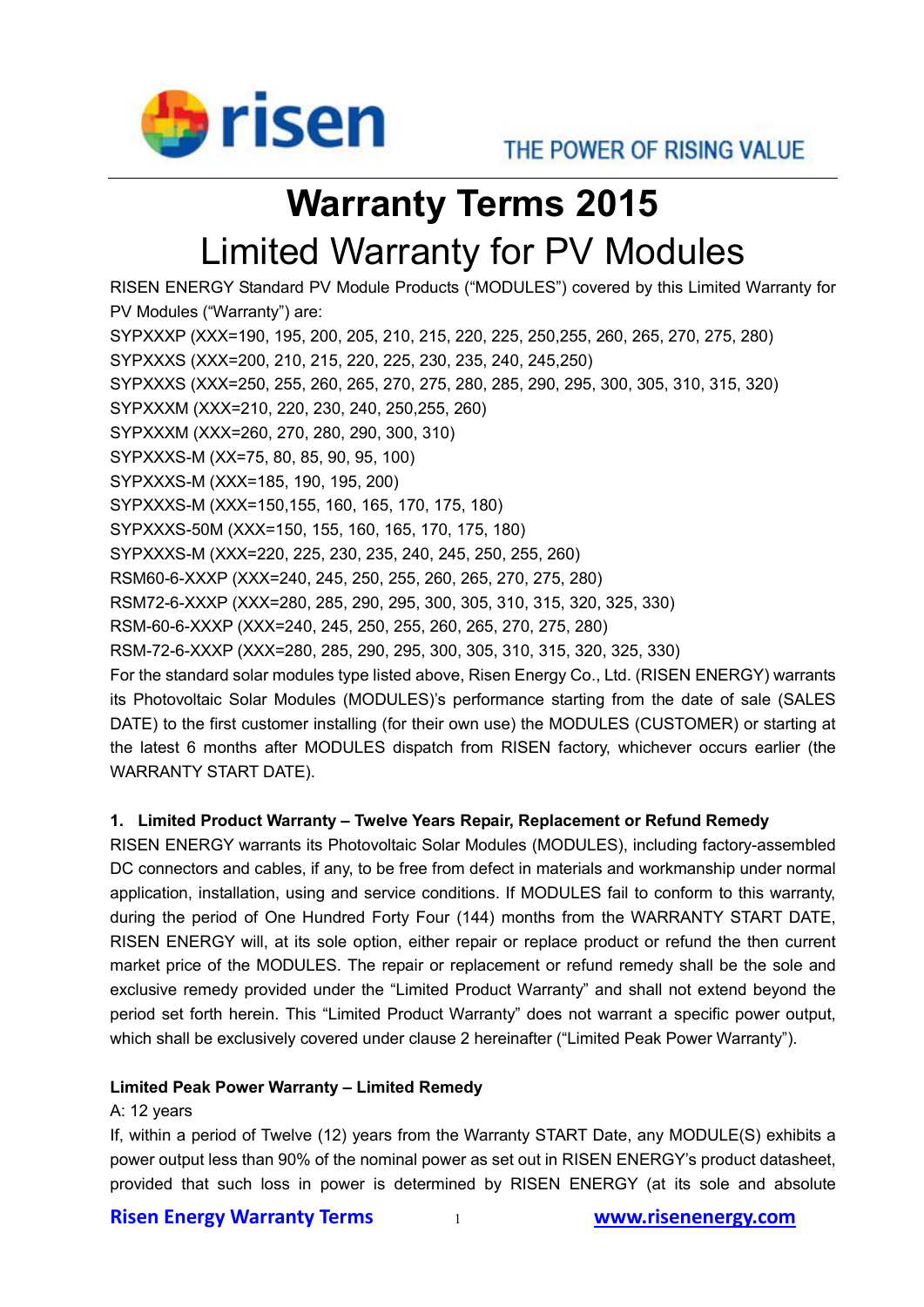

# THE POWER OF RISING VALUE.

discretion) to be due to defects in materials or workmanship, RISEN ENERGY will, at its sole option, either (1) replace such loss in power by either at RISEN's sole option, (a) providing additional MODULES to the CUSTOMER to make up for such loss in power or (b) replacing the defective MODULE(s) or (2) refund the percentage of the cost of the MODULE(s) (as measured by the then current market price for similar MODULES) to the CUSTOMER representing the percentage of the power output less than 90% of the nominal power as set out as specified in RISEN's product datasheet.

#### **B: 25 years**

If, within a period of twenty-five (25) years from the WARRANTY START DATE, any MODULE(s) exhibits a power output less than 80% of the nominal power as set out in RISEN ENERGY's product datasheet, provided that such loss in power is determined by RISEN POWER (at its sole and absolute discretion) to be due to defects in materials or workmanship, RISEN ENERGY will, at its sole option, either (1) replace such loss in power by either, at RISEN ENERGY's sole option, (a) providing additional MODULES to the CUSTOMER to make up for such loss in power or (b) replacing the defective MODULE(s) or (2) refund the percentage of the cost of the MODULE (as measured by the then current market price for similar MODULES) to the CUSTOMER representing the percentage of the power output less than 80% of the nominal power as set out as specified in RISEN ENERGY's product datasheet.



Attenuation rate: 3% in the first year, thereafter 0.69% per year, ending with 80.25% in the 25<sup>th</sup> vear after Warranty Start Date.

The remedies set forth in this clause 2 shall be the sole and exclusive remedies provided under the "Limited Peak Power Warranty".

**Risen Energy Warranty Terms** 2 **www.risenenergy.com**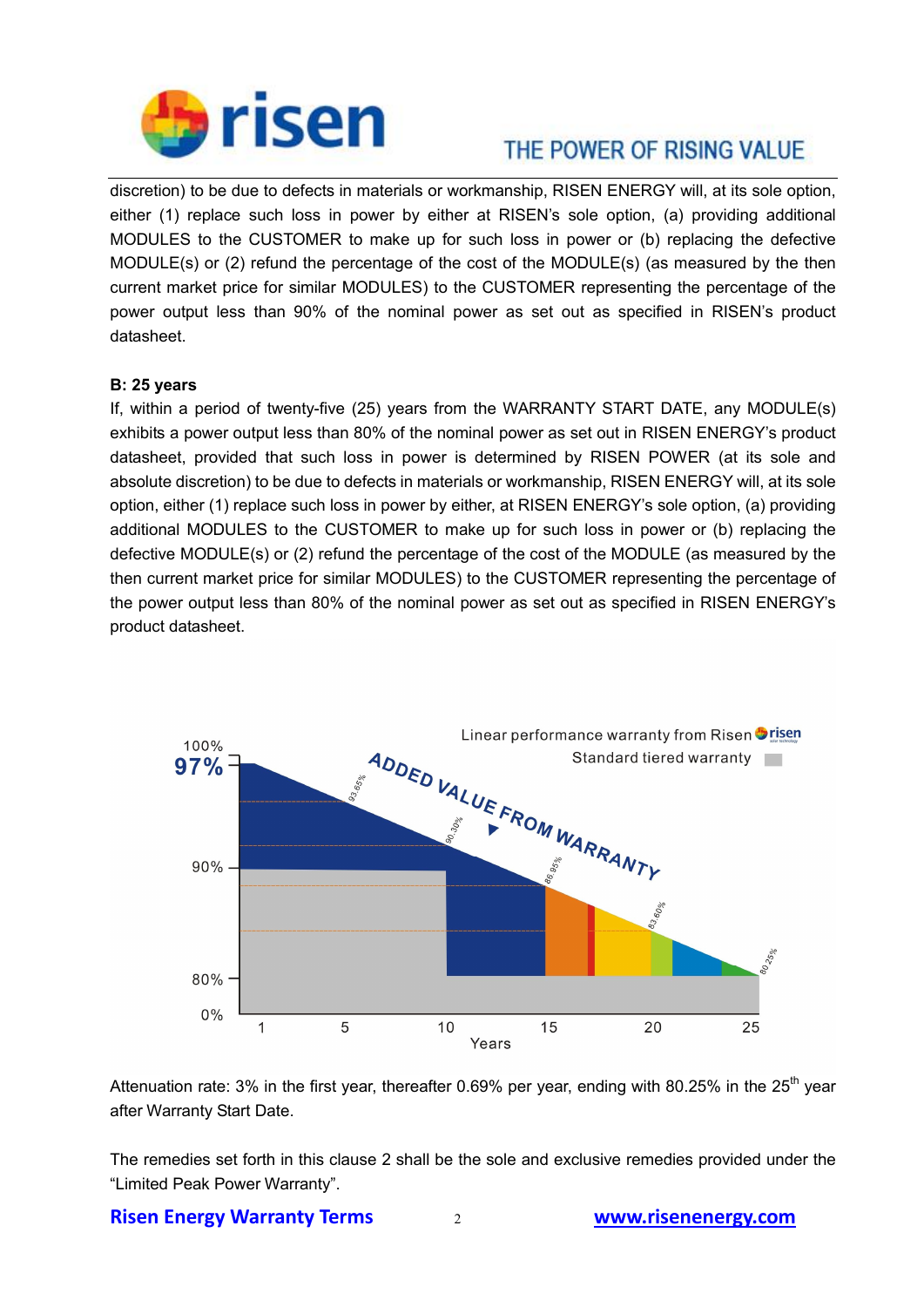

#### **2. Exclusions and Limitations**

- (A) In any event, all warranty claims must be received within the applicable warranty period for this warranty to be effective.
- (B) The "Limited Product Warranty" and the "Limited Peak Power Warranty" do not apply to any MODULES which have been subjected to:
- Misuse, abuse, neglect or accident;
- Alteration, improper installation or application;
- Non-observance of RISEN ENERGY 's installation and maintenance instructions;
- Repair or modifications by someone other than an approved service technician of RISEN ENERGY;
- Power failure surges, lighting, flood, fire, accidental breakage or other events outside RISEN ENERGY's control.
- (C) Both the "Limited Product Warranty" and "Limited Peak Power Warranty" do not cover any costs associated with installation, removal or re-installation of the PV-modules and (except as explicitly set forth in the final paragraph of Section 5) customs clearance or any other costs for return of the MODULES.
- (D) Warranty claims will not be honored if the type or serial number of the MODULES have been altered, removed or made illegible.

#### **3. Limitation of Warranty Scope**

These "Limited Warranty for PV Modules" as set forth herein is expressly in lieu of and exclude all other express or implied warranties, including but not limited to warranties of merchantability and of fitness for particular purpose, use, or application, and all other obligations or liabilities on the part of RISEN ENERGY, unless such other obligations or liabilities are expressly agreed to in writing signed and approved by RISEN ENERGY. RISEN ENERGY shall have no responsibility or liability whatsoever for damage or injury to persons or property, or for other loss or injury resulting from any cause whatsoever arising out of related to the MODULES, including, without limitation, any defects in the MODULES, or from use or installation. Under no circumstances shall RISEN ENERGY be liable for incidental, consequential or special damages, howsoever caused. Loss of use, loss of profits, loss of production, and loss of revenues are specifically and without limitation excluded. RISEN ENERGY's aggregate liability, if any, in damages or otherwise, shall not exceed the invoice value as paid by the CUSTOMER, for the single unit of MODULE.

#### **4. Obtaining Warranty Performance**

If the CUSTOMER has a justified claim covered by this "Limited Warranty for PV Modules", an immediate notification directly to RISEN ENERGY by sending an email letter to the email account of RISEN ENERGY listed hereunder. Together with the notification, the CUSTOMER should enclose the evidence of the claim with the corresponding serial number of the MODULE(s) and the date on which the MODULES have been purchased. An invoice with clear indication of purchase date, purchase price, module type, stamp or signature of RISEN ENERGY should also be submitted as part of the

#### **Risen Energy Warranty Terms** 3 **www.risenenergy.com**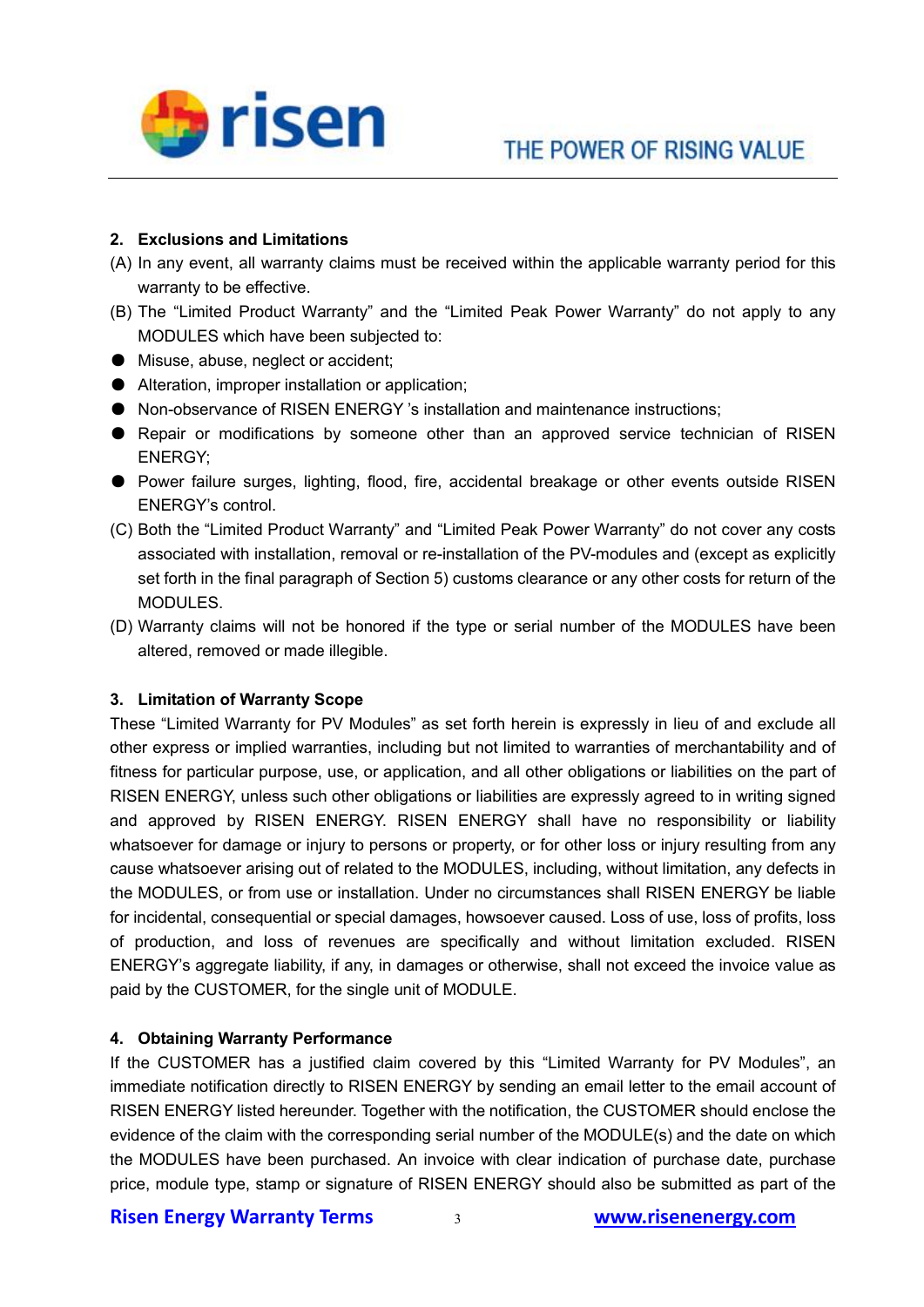

evidence.

The Return of any PV-modules will not be accepted unless prior written authorization has been given by RISEN. If the purchaser ship the Product, assure it is insured and packaged securely, Risen will not be responsible for any transportation charge, Customs clearance or any other costs for return of the Risen Modules, or for reshipment of any repaired or replaced Risen modules, or costs related to installation, removal or reinstallation of Risen Modules.

#### **5. Severability**

If a part, provision or clause of this "Limited Warranty for PV Modules", or the application thereof to any person or circumstance, is held invalid, void or unenforceable, such holding shall not affect and shall leave all other parts, provisions, clauses or applications of this "Limited Warranty for PV Modules", and to this end such other parts, provisions, clauses or applications of this "Limited Warranty for PV Modules" shall be treated as severable.

#### **6. Transferability**

This warranty can be transferred to the new legal owner of Risen module providing that

a) They also take possession of the original proof of purchase

b) No other terms within this warranty have breached prior to the transfer of ownership.

For the avoidance of doubt, the transfer of this warranty does not amend the original delivery date to the first point of sale from Risen, and therefore all warranty periods are still based upon this unchanged date.

#### **7. Disputes**

In case of any discrepancy in a warranty claim, a first class international test-institute such as Fraunhofer ISE in Freiburg of Germany, TUEV Rheinland in Cologne of Germany or ASU Arizona State University shall be involved to judge the claim finally. All fees and expenses shall be borne by the losing party, unless otherwise awarded. The final explanation right shall be borne by Risen. Warranty claims will not be honored if the type or serial number of the Risen modules have been altered, removed or made illegible.

FOR SALES TO U.S. ONLY: THIS LIMITED WARRANTY GIVES YOU SPECIFIC LEGAL RIGHTS. YOU MANY ALSO HAVE OTHER RIGHTS BY STATE LAW THAT VARY FROM STATE TO STATE.

#### **8. Various**

The repair or replacement of the MODULES or the supply of additional MODULE (S), do not cause the beginning of new warranty terms, nor shall the original terms of this "Limited Warranty for PV-Modules" be extended. Any replaced MODULES shall become the property of RISEN ENERGY made for their disposal. RISEN ENERGY has the right to deliver another type (different in size, color, shape and/or power) in case RISEN discontinued producing the replaced MODULES at the time of the claim.